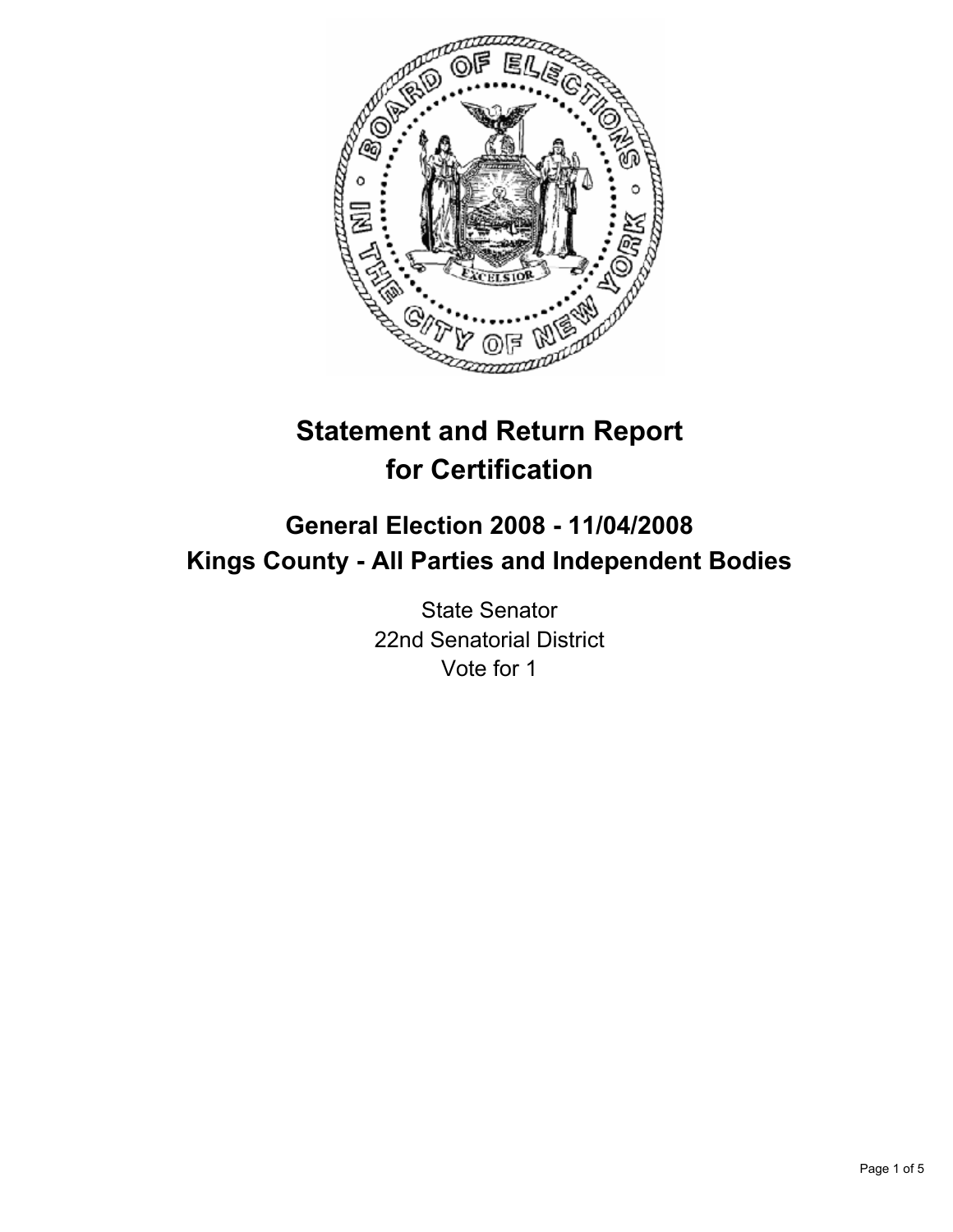

# **Assembly District 41**

| <b>PUBLIC COUNTER</b>          | 2,904 |  |
|--------------------------------|-------|--|
| <b>EMERGENCY</b>               | 281   |  |
| ABSENTEE/MILITARY              | 100   |  |
| AFFIDAVIT                      | 93    |  |
| <b>Total Ballots</b>           | 3,391 |  |
| MARTIN J GOLDEN (REPUBLICAN)   | 1,571 |  |
| MARTIN J GOLDEN (INDEPENDENCE) | 167   |  |
| MARTIN J GOLDEN (CONSERVATIVE) | 145   |  |
| MARK TREYGER (WRITE-IN)        |       |  |
| <b>Total Votes</b>             | 1,884 |  |
| Unrecorded                     | 1.507 |  |

# **Assembly District 45**

| PUBLIC COUNTER                 | 6,507 |
|--------------------------------|-------|
| <b>EMERGENCY</b>               | 17    |
| ABSENTEE/MILITARY              | 149   |
| AFFIDAVIT                      | 244   |
| <b>Total Ballots</b>           | 6,990 |
| MARTIN J GOLDEN (REPUBLICAN)   | 3,453 |
| MARTIN J GOLDEN (INDEPENDENCE) | 216   |
| MARTIN J GOLDEN (CONSERVATIVE) | 216   |
| <b>Total Votes</b>             | 3,885 |
| Unrecorded                     | 3,105 |

# **Assembly District 46**

| PUBLIC COUNTER                 | 12,567 |
|--------------------------------|--------|
| <b>EMERGENCY</b>               | 123    |
| ABSENTEE/MILITARY              | 394    |
| AFFIDAVIT                      | 447    |
| <b>Total Ballots</b>           | 13,618 |
| MARTIN J GOLDEN (REPUBLICAN)   | 5,682  |
| MARTIN J GOLDEN (INDEPENDENCE) | 704    |
| MARTIN J GOLDEN (CONSERVATIVE) | 626    |
| HUMPHREY THE CAT (WRITE-IN)    |        |
| PAUL FRAZ (WRITE-IN)           |        |
| <b>Total Votes</b>             | 7,014  |
| Unrecorded                     | 6.604  |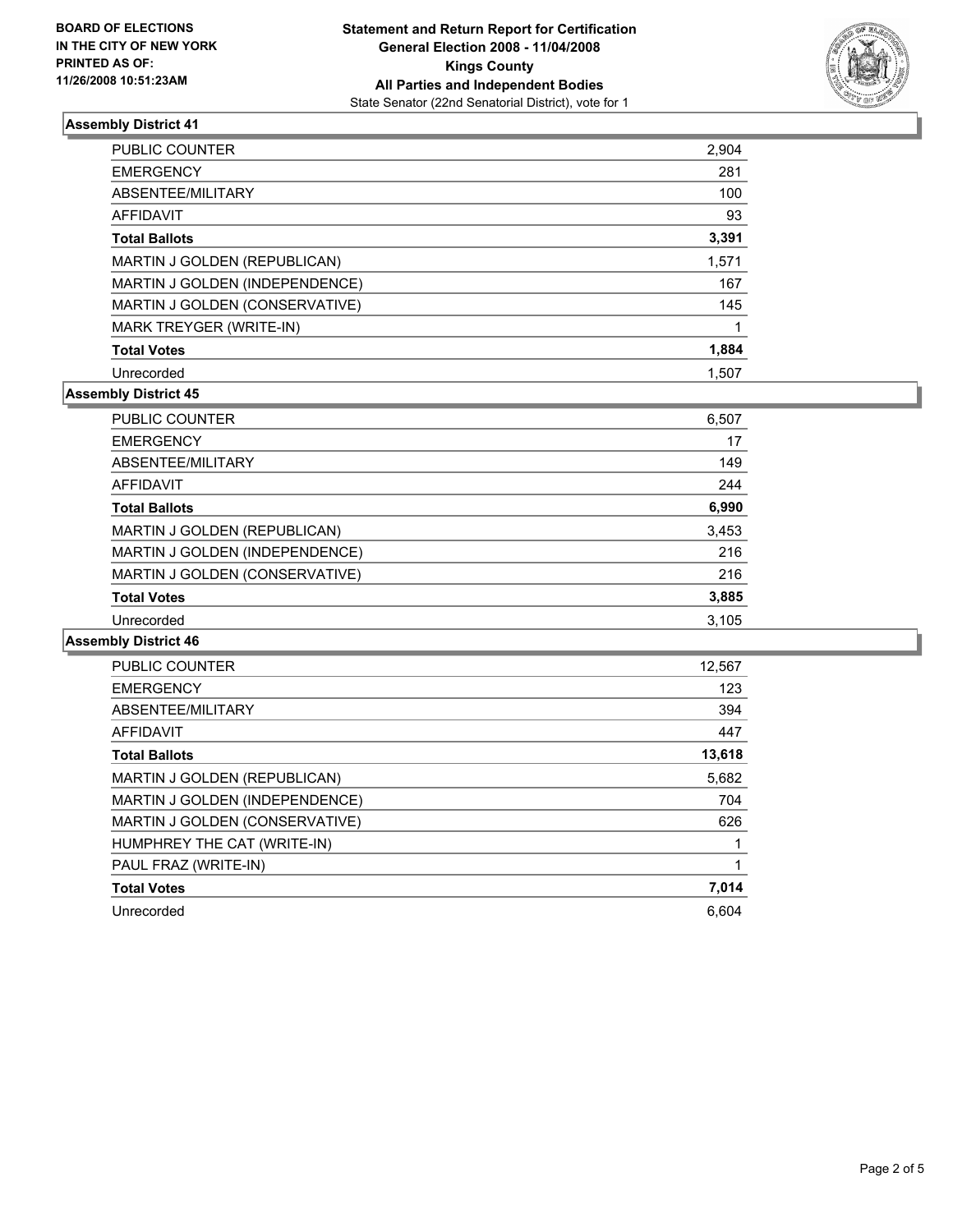

# **Assembly District 47**

| PUBLIC COUNTER                 | 9,153 |
|--------------------------------|-------|
| <b>EMERGENCY</b>               | 24    |
| ABSENTEE/MILITARY              | 233   |
| AFFIDAVIT                      | 352   |
| <b>Total Ballots</b>           | 9,804 |
| MARTIN J GOLDEN (REPUBLICAN)   | 3,721 |
| MARTIN J GOLDEN (INDEPENDENCE) | 346   |
| MARTIN J GOLDEN (CONSERVATIVE) | 260   |
| <b>Total Votes</b>             | 4,327 |
| Unrecorded                     | 5.477 |

# **Assembly District 48**

| PUBLIC COUNTER                 | 5,733 |  |
|--------------------------------|-------|--|
| <b>EMERGENCY</b>               | 6     |  |
| ABSENTEE/MILITARY              | 185   |  |
| AFFIDAVIT                      | 190   |  |
| <b>Total Ballots</b>           | 6,174 |  |
| MARTIN J GOLDEN (REPUBLICAN)   | 2,928 |  |
| MARTIN J GOLDEN (INDEPENDENCE) | 283   |  |
| MARTIN J GOLDEN (CONSERVATIVE) | 382   |  |
| <b>Total Votes</b>             | 3,593 |  |
| Unrecorded                     | 2.581 |  |

#### **Assembly District 49**

| PUBLIC COUNTER                      | 17,363 |  |
|-------------------------------------|--------|--|
| <b>EMERGENCY</b>                    | 33     |  |
| ABSENTEE/MILITARY                   | 491    |  |
| <b>AFFIDAVIT</b>                    | 615    |  |
| <b>Total Ballots</b>                | 18,579 |  |
| <b>MARTIN J GOLDEN (REPUBLICAN)</b> | 7,368  |  |
| MARTIN J GOLDEN (INDEPENDENCE)      | 722    |  |
| MARTIN J GOLDEN (CONSERVATIVE)      | 634    |  |
| URSULA GARGERI (WRITE-IN)           |        |  |
| <b>Total Votes</b>                  | 8,725  |  |
| Unrecorded                          | 9.854  |  |

#### **Assembly District 51**

| PUBLIC COUNTER                 | 892   |
|--------------------------------|-------|
| <b>EMERGENCY</b>               | 60    |
| ABSENTEE/MILITARY              | 21    |
| AFFIDAVIT                      | 32    |
| <b>Total Ballots</b>           | 1,013 |
| MARTIN J GOLDEN (REPUBLICAN)   | 306   |
| MARTIN J GOLDEN (INDEPENDENCE) | 51    |
| MARTIN J GOLDEN (CONSERVATIVE) | 27    |
| <b>Total Votes</b>             | 384   |
| Unrecorded                     | 629   |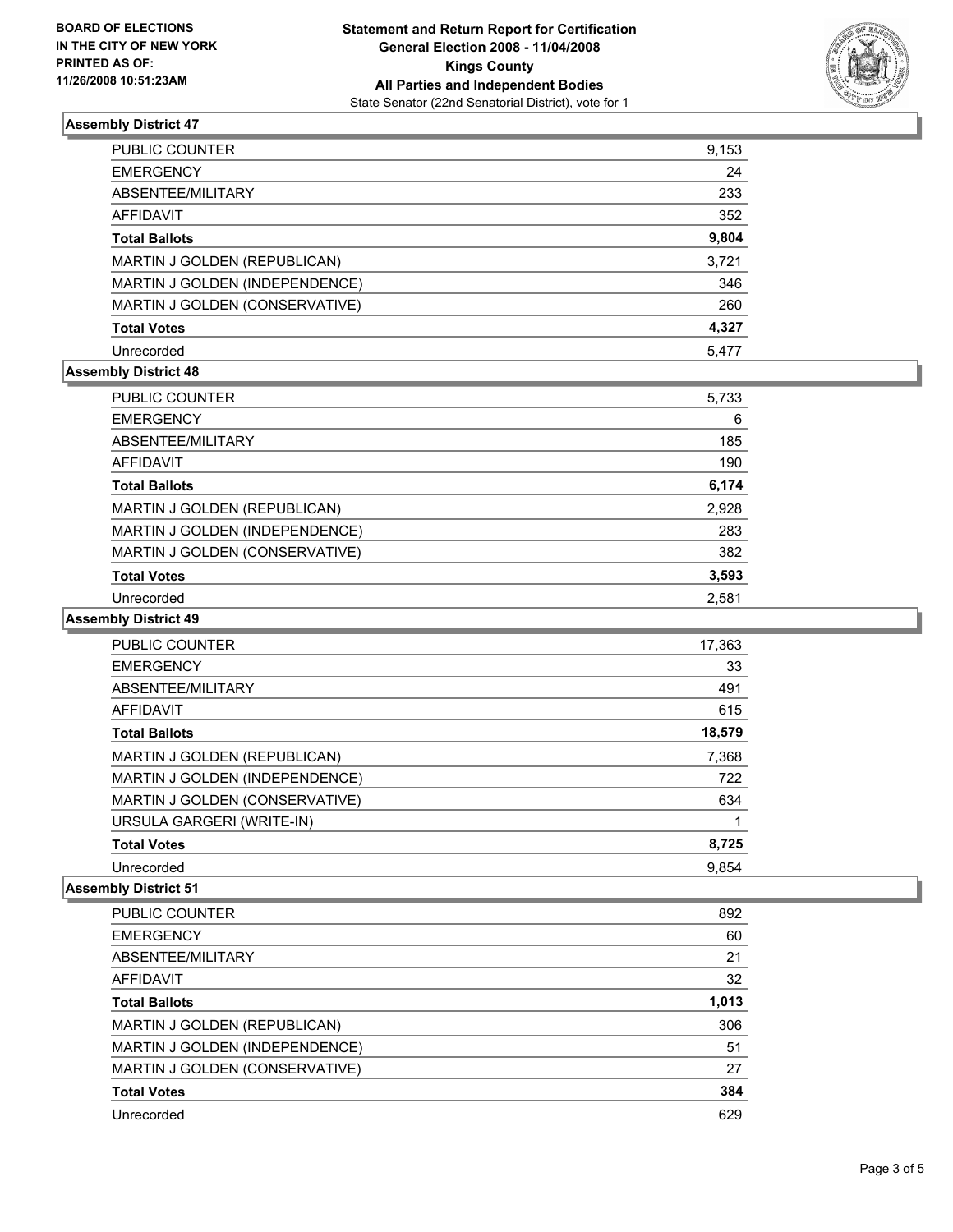

# **Assembly District 59**

| PUBLIC COUNTER                      | 8,877 |
|-------------------------------------|-------|
| <b>EMERGENCY</b>                    | 86    |
| ABSENTEE/MILITARY                   | 214   |
| AFFIDAVIT                           | 204   |
| <b>Total Ballots</b>                | 9,416 |
| <b>MARTIN J GOLDEN (REPUBLICAN)</b> | 4,963 |
| MARTIN J GOLDEN (INDEPENDENCE)      | 445   |
| MARTIN J GOLDEN (CONSERVATIVE)      | 503   |
| MING WO (WRITE-IN)                  |       |
| VINCENT ARRIGO (WRITE-IN)           |       |
| <b>Total Votes</b>                  | 5,913 |
| Unrecorded                          | 3,503 |

#### **Assembly District 60**

| PUBLIC COUNTER                 | 13,384 |
|--------------------------------|--------|
| <b>EMERGENCY</b>               | 15     |
| ABSENTEE/MILITARY              | 442    |
| AFFIDAVIT                      | 467    |
| <b>Total Ballots</b>           | 14,386 |
| MARTIN J GOLDEN (REPUBLICAN)   | 5,461  |
| MARTIN J GOLDEN (INDEPENDENCE) | 881    |
| MARTIN J GOLDEN (CONSERVATIVE) | 743    |
| JANET MACE (WRITE-IN)          |        |
| JOE THE PLUMBER (WRITE-IN)     |        |
| <b>Total Votes</b>             | 7,087  |
| Unrecorded                     | 7.299  |